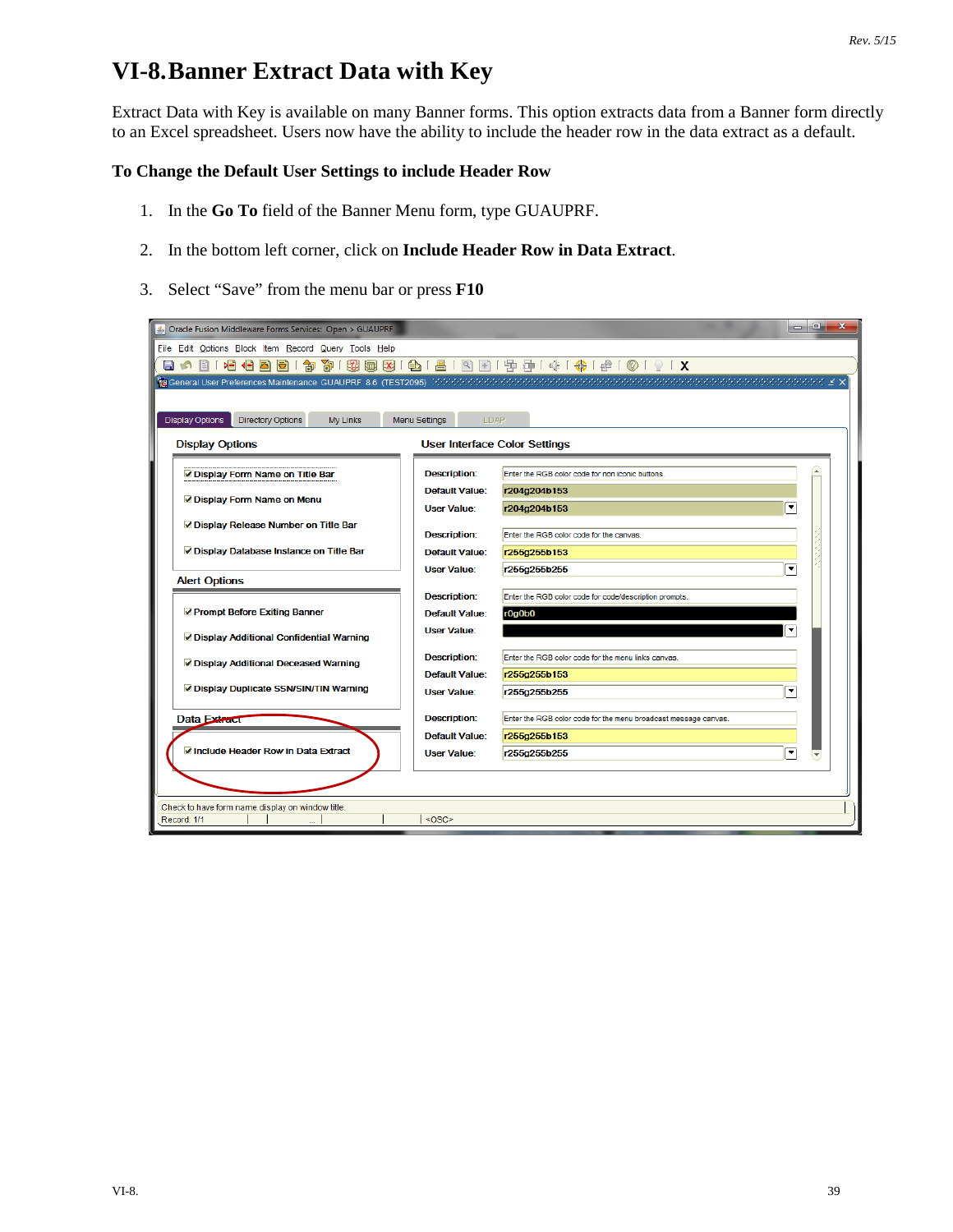## **To use this function from within a form:**

Choose a query form that you would like to download information. This example uses FGIBDST.

1. Once your query is complete, choose **Extract Data with Key** from the **Help** menu.

*NOTE: If the option is "grayed out", the extract function is not available on this form.*

| $\qquad \qquad \blacksquare$<br>$\mathbf{x}$<br>6 Oracle Fusion Middleware Forms Services: Open > FGIBDST |     |                                                                                                                                                                                       |         |                                                                                                                                                                                                                |                                                               |                                                                                                                                                                                                                |                                                                                                                                                                                                                                                                                      |                          |                  |  |  |
|-----------------------------------------------------------------------------------------------------------|-----|---------------------------------------------------------------------------------------------------------------------------------------------------------------------------------------|---------|----------------------------------------------------------------------------------------------------------------------------------------------------------------------------------------------------------------|---------------------------------------------------------------|----------------------------------------------------------------------------------------------------------------------------------------------------------------------------------------------------------------|--------------------------------------------------------------------------------------------------------------------------------------------------------------------------------------------------------------------------------------------------------------------------------------|--------------------------|------------------|--|--|
| File Edit Options Block Item Record Query Tools Help                                                      |     |                                                                                                                                                                                       |         |                                                                                                                                                                                                                |                                                               |                                                                                                                                                                                                                |                                                                                                                                                                                                                                                                                      |                          |                  |  |  |
| 目の<br>$\mathbb{H}$<br>Chart:<br><b>Fiscal Year:</b><br>Index:<br><b>Commit Type:</b>                      |     | 植相因同<br>奇!<br>御<br>Organization Budget Status FGIBDST 8.5 (TEST2095<br>▼<br>$\vert$ N $\vert$<br>╔<br>15<br>÷<br>106020<br>Query Specific Account<br>Include Revenue Accounts<br>Both | R2<br>僵 | Online Help<br>Dynamic Help Query<br>Dynamic Help Edit<br><b>Help (Item Properties)</b><br>Help (All Fields)<br><b>Show Keys</b><br>List<br><b>Display Error</b><br>Display ID Image<br>Calendar<br>Calculator | nization: 311111<br>am:<br>unt:<br>unt Type:<br>ity:<br>tion: | $\overline{\mathbf v}$<br>$\overline{\phantom{a}}$<br>100001<br>$\overline{\phantom{a}}$<br>60<br>$\overline{\phantom{a}}$<br>$\overline{\phantom{a}}$<br>$\overline{\phantom{a}}$<br>$\overline{\phantom{a}}$ | 图   雪 雪   伞   争   争   ◎   ◎   ♀   X<br>$\mathcal{R}(\mathcal{A})$ is the contribution of the contribution of the contribution of $\mathcal{A}(\mathcal{A})$ is the contribution of $\mathcal{A}$<br><b>Business Affairs</b><br><b>Operating Fund</b><br><b>Institutional Support</b> |                          |                  |  |  |
| <b>Account Type</b>                                                                                       |     | <b>Title</b>                                                                                                                                                                          |         | <b>Extract Data with Key</b><br>Extract Data No Key                                                                                                                                                            |                                                               | <b>YTD Activity</b>                                                                                                                                                                                            | <b>Commitments</b>                                                                                                                                                                                                                                                                   | <b>Available Balance</b> |                  |  |  |
| 02010                                                                                                     | E.  | Administrative---I/S                                                                                                                                                                  |         | <b>Technical Support</b>                                                                                                                                                                                       |                                                               | 3.310.00                                                                                                                                                                                                       | 45.020.30                                                                                                                                                                                                                                                                            | $-48,330.30$             | $\blacktriangle$ |  |  |
| 702110                                                                                                    | E.  | Conferences-------I/S                                                                                                                                                                 |         | <b>About Banner</b>                                                                                                                                                                                            |                                                               | 0.00                                                                                                                                                                                                           | 2,000.00                                                                                                                                                                                                                                                                             | $-2,000.00$              |                  |  |  |
| 702250                                                                                                    | E.  | In-State It Travel                                                                                                                                                                    |         | 0.00                                                                                                                                                                                                           |                                                               | 0.00                                                                                                                                                                                                           | 50.00                                                                                                                                                                                                                                                                                | $-50.00$                 |                  |  |  |
| 703000                                                                                                    | E   | Operating Services - Budget On                                                                                                                                                        |         | $-1,135.00$                                                                                                                                                                                                    |                                                               | 0.00                                                                                                                                                                                                           | 0.00                                                                                                                                                                                                                                                                                 | $-1,135.00$              |                  |  |  |
| 703112                                                                                                    | E   | Prntq-Stationary Etc                                                                                                                                                                  |         | 0.00                                                                                                                                                                                                           |                                                               | 0.00                                                                                                                                                                                                           | 46.00                                                                                                                                                                                                                                                                                | $-46.00$                 |                  |  |  |
| 703116                                                                                                    | E   | Prntg-Mnls Hndbk S                                                                                                                                                                    |         | 0.00                                                                                                                                                                                                           |                                                               | 0.00                                                                                                                                                                                                           | 50.00                                                                                                                                                                                                                                                                                | $-50.00$                 |                  |  |  |
| 703119                                                                                                    | E   | Prntg-Other                                                                                                                                                                           |         | 0.00                                                                                                                                                                                                           |                                                               | 0.00                                                                                                                                                                                                           | 18,293.74                                                                                                                                                                                                                                                                            | $-18,293.74$             |                  |  |  |
| 703124                                                                                                    | E   | Magazines                                                                                                                                                                             |         | 0.00                                                                                                                                                                                                           |                                                               | 25.00                                                                                                                                                                                                          | 0.00                                                                                                                                                                                                                                                                                 | $-25.00$                 |                  |  |  |
| 703360                                                                                                    | E   | Maint-Janitorl/Custd                                                                                                                                                                  |         | 0.00                                                                                                                                                                                                           |                                                               | 0.00                                                                                                                                                                                                           | 20,000.00                                                                                                                                                                                                                                                                            | $-20,000.00$             |                  |  |  |
| 703361                                                                                                    | E.  | <b>Custodial Svcs Cntct</b>                                                                                                                                                           |         | 0.00                                                                                                                                                                                                           |                                                               | 2.100.00                                                                                                                                                                                                       | 3.450.00                                                                                                                                                                                                                                                                             | $-5,550.00$              |                  |  |  |
| 703481                                                                                                    | E   | Data Proc Equip Fin                                                                                                                                                                   |         | 0.00                                                                                                                                                                                                           |                                                               | 0.00                                                                                                                                                                                                           | 159,774.66                                                                                                                                                                                                                                                                           | $-159,774.66$            |                  |  |  |
| 703511                                                                                                    | lE. | Dues & Memberships                                                                                                                                                                    |         | 0.00                                                                                                                                                                                                           |                                                               | 0.00                                                                                                                                                                                                           | 510.00                                                                                                                                                                                                                                                                               | $-510.00$                |                  |  |  |
|                                                                                                           |     | <b>Net Total:</b>                                                                                                                                                                     |         | 0.00                                                                                                                                                                                                           |                                                               | 7,694.49                                                                                                                                                                                                       | 355,237.60                                                                                                                                                                                                                                                                           | $-362,932.09$            |                  |  |  |
| Extract Data and Key information to a .csv file<br><osc><br/>Record: 1/27</osc>                           |     |                                                                                                                                                                                       |         |                                                                                                                                                                                                                |                                                               |                                                                                                                                                                                                                |                                                                                                                                                                                                                                                                                      |                          |                  |  |  |

2. A pop-up box will appear stating "Last record of query retrieved", click OK.